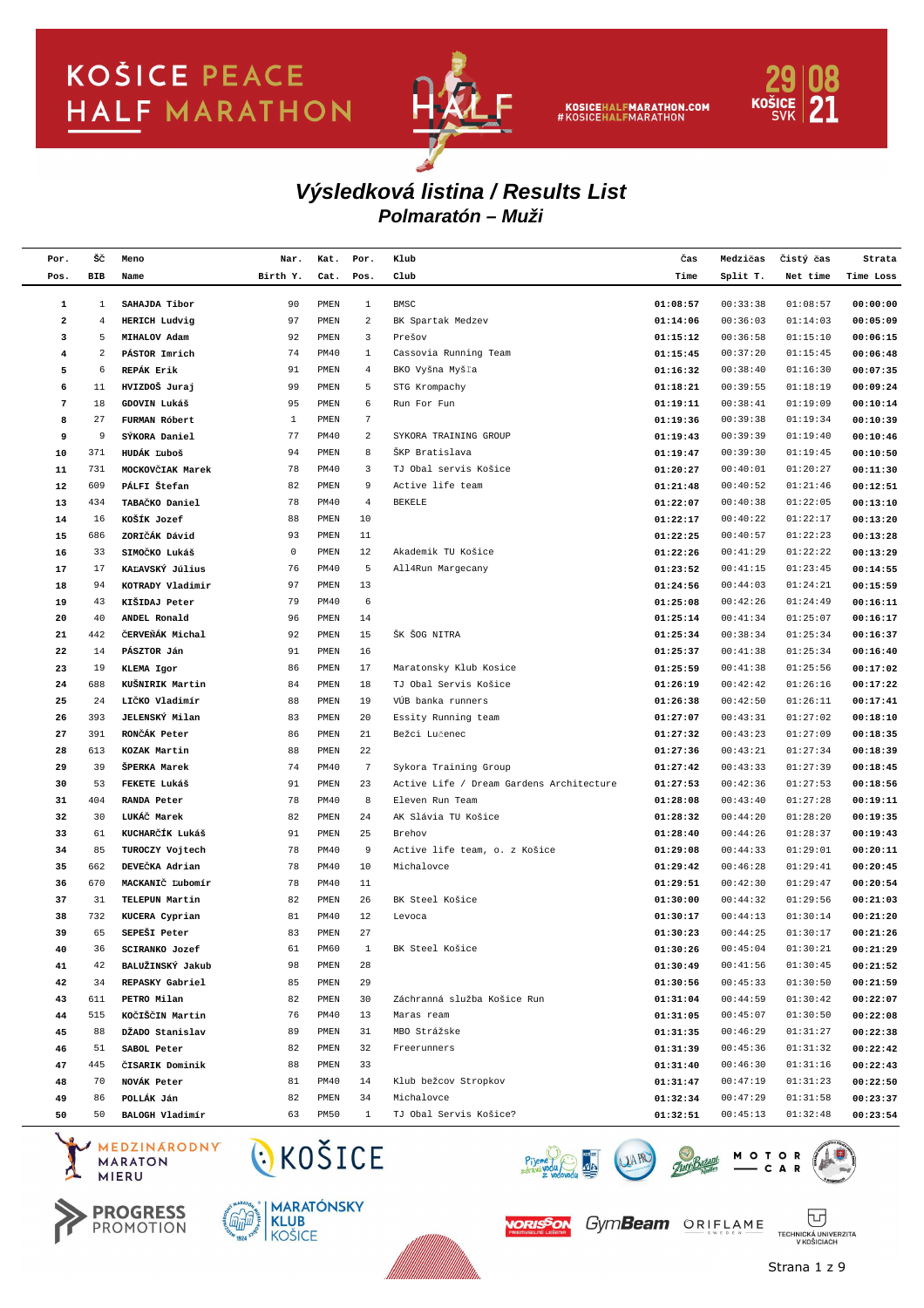

KOSICEHALFMARATHON.COM<br>#KOSICEHALFMARATHON



### **Polmaratón – Muži Výsledková listina / Results List**

| Por. | šč  | Meno                   | Nar.         | Kat.         | Por.            | Klub                          | Čas      | Medzičas | Čistý čas | Strata    |
|------|-----|------------------------|--------------|--------------|-----------------|-------------------------------|----------|----------|-----------|-----------|
| Pos. | BIB | Name                   | Birth Y.     | Cat.         | Pos.            | Club                          | Time     | Split T. | Net time  | Time Loss |
|      |     |                        |              |              |                 |                               |          |          |           |           |
| 51   | 411 | TOTH Michal            | 81           | <b>PM40</b>  | 15              |                               | 01:32:55 | 00:46:30 | 01:32:31  | 00:23:58  |
| 52   | 21  | MOLČAN Vladimír        | 90           | PMEN         | 35              | Cassovia Running Team         | 01:33:03 | 00:47:34 | 01:32:39  | 00:24:06  |
| 53   | 703 | PODSTAVSKÝ Ján         | 78           | PM40         | 16              | Olympijský klub Michalovce    | 01:33:22 | 00:46:29 | 01:33:22  | 00:24:25  |
| 54   | 29  | LUKČO Vladimír         | 62           | <b>PM50</b>  | $\overline{c}$  | Nováčany                      | 01:33:27 | 00:45:32 | 01:33:22  | 00:24:30  |
| 55   | 82  | <b>JACKO Frantisek</b> | 64           | <b>PM50</b>  | 3               | OcU Zemplinska Siroka         | 01:33:28 | 00:46:29 | 01:33:26  | 00:24:31  |
| 56   | 708 | PARILÁK Martin         | 80           | PM40         | 17              | Klub bežcov Stropkov          | 01:33:30 | 00:47:18 | 01:33:06  | 00:24:33  |
| 57   | 22  | FABRICI Milan          | $\mathbf{1}$ | PMEN         | 36              | TJ Obal servis Košice         | 01:33:32 | 00:45:19 | 01:33:19  | 00:24:35  |
| 58   | 20  | HOJDA Igor             | 69           | <b>PM50</b>  | $\overline{4}$  | KSK                           | 01:33:37 | 00:44:55 | 01:33:26  | 00:24:40  |
| 59   | 456 | HAVÍR Rastislav        | 74           | <b>PM40</b>  | 18              | RS sport club                 | 01:33:43 | 00:46:29 | 01:33:43  | 00:24:46  |
| 60   | 573 | SLAMINKA Daniel        | 92           | PMEN         | 37              |                               | 01:33:48 | 00:47:22 | 01:33:43  | 00:24:51  |
| 61   | 368 | ČERŇA Patrik           | 90           | PMEN         | 38              |                               | 01:33:48 | 00:45:42 | 01:33:32  | 00:24:51  |
| 62   | 158 | KOLESÁR Rastislav      | 77           | PM40         | 19              |                               | 01:33:53 | 00:45:10 | 01:33:46  | 00:24:56  |
| 63   | 536 | MANDÚCH Ján            | 77           | PM40         | 20              | MTC Vyšná Šebastová           | 01:34:48 | 00:47:54 | 01:34:23  | 00:25:51  |
| 64   | 665 | SCHUMANN Viktor        | 90           | PMEN         | 39              |                               | 01:34:54 | 00:45:42 | 01:34:44  | 00:25:57  |
| 65   | 147 | LUKÁČ Matej            | 87           | PMEN         | 40              | Active life                   | 01:35:08 | 00:46:55 | 01:34:30  | 00:26:11  |
| 66   | 79  | MAURER Filip           | 3            | PMEN         | 41              | Active life team, o.z. Košice | 01:35:10 | 00:46:55 | 01:34:31  | 00:26:13  |
| 67   | 73  | MUDRÁK Juraj           | 87           | PMEN         | 42              |                               | 01:35:31 | 00:48:49 | 01:35:14  | 00:26:34  |
| 68   | 526 | KONČEK Vladislav       | 89           | PMEN         | 43              |                               | 01:35:35 | 00:46:54 | 01:35:31  | 00:26:38  |
| 69   | 81  | ORSÁG Matej            | 87           | PMEN         | 44              | All4Run Košice                | 01:35:40 | 00:47:19 | 01:35:28  | 00:26:43  |
| 70   | 492 | REPČÍK Pavel           | 68           | <b>PM50</b>  | 5               | Mengusovce                    | 01:35:49 | 00:47:41 | 01:35:47  | 00:26:52  |
| 71   | 54  | MIREK Matúš            | 91           | PMEN         | 45              | nábytok mirek                 | 01:35:52 | 00:48:33 | 01:35:50  | 00:26:55  |
| 72   | 64  | RYBÁR Marian           | 71           | <b>PM50</b>  | 6               | BK steel kosice               | 01:36:10 | 00:47:50 | 01:36:04  | 00:27:13  |
| 73   | 452 | FILO Lubomir           | 73           | PM40         | 21              | Realiz sport team BA          | 01:36:13 | 00:46:31 | 01:36:11  | 00:27:16  |
| 74   | 112 | CHMELO Marek           | 92           | PMEN         | 46              |                               | 01:36:26 | 00:50:20 | 01:35:39  | 00:27:29  |
| 75   | 532 | DINDÁK Radovan         | 83           | PMEN         | 47              |                               | 01:36:30 | 00:47:24 | 01:36:23  | 00:27:33  |
| 76   | 681 | SKLENAR Marian         | 80           | PM40         | 22              | Liptov Runners                | 01:36:34 | 00:48:10 | 01:36:20  | 00:27:37  |
| 77   | 105 | ŠTOBER Peter           | 88           | PMEN         | 48              | Active Life                   | 01:36:37 | 00:49:13 | 01:36:29  | 00:27:40  |
| 78   | 60  | BARTKO Martin          | 76           | PM40         | 23              | NW running Prešov             | 01:36:39 | 00:47:56 | 01:36:39  | 00:27:42  |
| 79   | 604 | HINŠT Jakub            | 95           | PMEN         | 49              |                               | 01:36:54 | 00:48:27 | 01:36:30  | 00:27:57  |
| 80   | 99  | KURUC Frantisek        | 81           | PM40         | 24              | IBM                           | 01:36:59 | 00:49:43 | 01:36:48  | 00:28:02  |
| 81   | 198 | IHNAT Igor             | 84           | PMEN         | 50              | ProSport Team Košice          | 01:37:04 | 00:49:30 | 01:36:28  | 00:28:07  |
| 82   | 118 | BOZÓ Daniel            | 1            | PMEN         | 51              | Košice                        | 01:37:10 | 00:49:14 | 01:36:58  | 00:28:13  |
| 83   | 644 | PÁSZTOR Roman          | 72           | <b>PM40</b>  | 25              | BK Stare Kone Presov          | 01:37:13 | 00:47:43 | 01:36:37  | 00:28:16  |
| 84   | 718 | ANTONAK Juraj          | 78           | PM40         | 26              |                               | 01:37:16 | 00:47:29 | 01:36:26  | 00:28:19  |
| 85   | 545 | VALA Vladimir          | 70           | <b>PM50</b>  | $7\phantom{.0}$ | MK MaláLodina                 | 01:37:20 | 00:47:40 | 01:37:16  | 00:28:23  |
| 86   | 646 | ŽATKO Jozef            | 94           | PMEN         | 52              |                               | 01:37:22 | 00:46:13 | 01:37:17  | 00:28:25  |
| 87   | 80  | BOCKO Stanislav        | 95           | PMEN         | 53              | <b>GUMBALL</b>                | 01:38:04 | 00:48:32 | 01:37:57  | 00:29:07  |
| 88   | 689 | RUŽINSKÝ Jaroslav      | 85           | PMEN         | 54              | ochranne-stavby.sk            | 01:38:06 | 00:47:32 | 01:38:00  | 00:29:09  |
| 89   | 116 | MIŠLEJ Ján             | 65           | <b>PM50</b>  | 8               | T-Systems Slovakia            | 01:38:17 | 00:49:20 | 01:38:12  | 00:29:20  |
| 90   | 359 | KUNDRAT Marián         | 67           | PM50         | 9               | BK Humenné                    | 01:38:24 | 00:48:31 | 01:38:18  | 00:29:27  |
| 91   | 714 | MIKOLAJ Mirislav       | 91           | PMEN         | 55              |                               | 01:38:29 | 00:47:59 | 01:37:42  | 00:29:32  |
| 92   | 381 | SVISTÁK Mário          | 76           | PM40         | 27              | Bežecký klub Poprad           | 01:38:38 | 00:47:49 | 01:38:33  | 00:29:41  |
| 93   | 460 | GABRÍK Martin          | 95           | PMEN         | 56              |                               | 01:38:40 | 00:48:13 | 01:37:56  | 00:29:43  |
| 94   | 657 | DUBÉCI Martin          | 86           | PMEN         | 57              |                               | 01:38:40 | 00:49:56 | 01:38:02  | 00:29:43  |
| 95   | 722 | NOVÁK Miroslav         | 97           | PMEN         | 58              |                               | 01:38:45 | 00:48:47 | 01:38:29  | 00:29:48  |
| 96   | 199 | BUŠOVSKÝ Michal        | 91           | ${\tt PMEN}$ | 59              |                               | 01:38:54 | 00:48:00 | 01:38:35  | 00:29:57  |
| 97   | 66  | ČIGÁŠ Ján              | 52           | PM60         | 2               | BELLE EXPORT-IMPORT, s.r.o.   | 01:38:58 | 00:48:30 | 01:38:52  | 00:30:01  |
| 98   | 46  | LIPOVSKÝ Vladislav     | 69           | <b>PM50</b>  | 10              | MBO Strážske                  | 01:38:58 | 00:49:56 | 01:38:58  | 00:30:01  |
| 99   | 97  | <b>JANECEK Jan</b>     | 68           | <b>PM50</b>  | 11              |                               | 01:39:16 | 00:48:33 | 01:39:08  | 00:30:19  |
| 100  | 89  | BASARAB Marián         | 74           | <b>PM40</b>  | 28              |                               | 01:39:20 | 00:49:50 | 01:39:13  | 00:30:23  |
|      |     |                        |              |              |                 |                               |          |          |           |           |







CKOŠICE





ORISSON GymBeam ORIFLAME

Piy

冚 TECHNICKÁ UNIVERZITA<br>V KOŠICIACH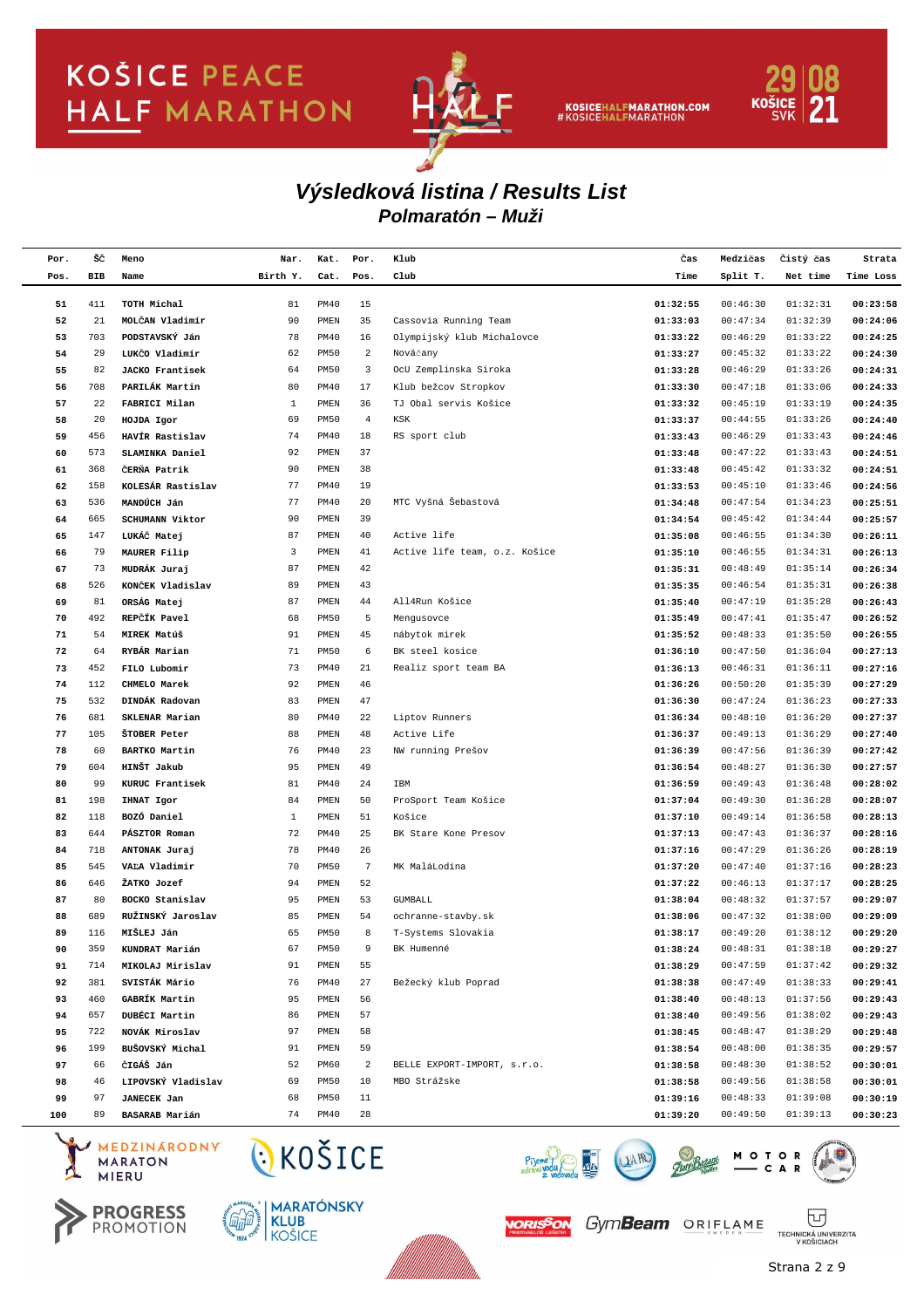

KOSICEHALFMARATHON.COM<br>#KOSICEHALFMARATHON



#### **Polmaratón – Muži Výsledková listina / Results List**

| Por. | šč  | Meno                 | Nar.     | Kat.         | Por. | Klub                          | Čas      | Medzičas | Čistý čas | Strata    |
|------|-----|----------------------|----------|--------------|------|-------------------------------|----------|----------|-----------|-----------|
| Pos. | BIB | Name                 | Birth Y. | Cat.         | Pos. | Club                          | Time     | Split T. | Net time  | Time Loss |
|      |     |                      |          |              |      |                               |          |          |           |           |
| 101  | 538 | ÁSVÁNYI Jozef        | 76       | PM40         | 29   |                               | 01:39:20 | 00:49:50 | 01:38:53  | 00:30:23  |
| 102  | 684 | NAGY Lubomir         | 74       | PM40         | 30   |                               | 01:39:29 | 00:49:08 | 01:39:27  | 00:30:32  |
| 103  | 691 | FIGURA Emil          | 82       | PMEN         | 60   |                               | 01:39:32 | 00:50:25 | 01:39:00  | 00:30:35  |
| 104  | 664 | VARGA Robert         | 73       | PM40         | 31   |                               | 01:39:33 | 00:49:15 | 01:39:25  | 00:30:36  |
| 105  | 119 | AUGUSTÍN Michal      | 84       | PMEN         | 61   |                               | 01:39:34 | 00:49:21 | 01:39:17  | 00:30:37  |
| 106  | 62  | JUHÁS Cyril          | 78       | PM40         | 32   | pro-body.sk sport team        | 01:39:45 | 00:49:46 | 01:39:41  | 00:30:48  |
| 107  | 91  | PALKO Slavomír       | 76       | <b>PM40</b>  | 33   |                               | 01:39:45 | 00:50:04 | 01:39:38  | 00:30:48  |
| 108  | 83  | GABRI Lóránt         | 88       | PMEN         | 62   | MBK Veľké Kapušany            | 01:39:56 | 00:48:50 | 01:39:53  | 00:30:59  |
| 109  | 45  | ORAVEC Viliam        | 69       | PM50         | 12   | Pomalé šípy                   | 01:40:03 | 00:49:10 | 01:40:01  | 00:31:06  |
| 110  | 44  | FEDORKO Ján          | 86       | PMEN         | 63   | Košice                        | 01:40:29 | 00:48:05 | 01:40:25  | 00:31:32  |
| 111  | 384 | <b>BUTKAY Peter</b>  | 93       | PMEN         | 64   | BK Spartak Medzev             | 01:40:42 | 00:48:59 | 01:40:20  | 00:31:45  |
| 112  | 111 | FECIK Peter          | 81       | PM40         | 34   |                               | 01:40:45 | 00:51:15 | 01:39:53  | 00:31:48  |
| 113  | 207 | STRIPAJ Dominik      | 96       | PMEN         | 65   |                               | 01:40:54 | 00:50:50 | 01:39:55  | 00:31:57  |
| 114  | 35  | RIŠIAŇ František     | 64       | <b>PM50</b>  | 13   | Zrno+R-bike Dolný Kubín       | 01:40:59 | 00:50:28 | 01:40:55  | 00:32:02  |
| 115  | 518 | STROMPF Radovan      | 70       | <b>PM50</b>  | 14   | Forfit club                   | 01:40:59 | 00:48:21 | 01:40:22  | 00:32:02  |
| 116  | 211 | MORE Štefan          | 90       | PMEN         | 66   | Active life team, o.z. Košice | 01:41:11 | 00:50:49 | 01:40:34  | 00:32:14  |
| 117  | 63  | KURIAN Rastislav     | 77       | <b>PM40</b>  | 35   | SNV                           | 01:41:17 | 00:49:02 | 01:41:09  | 00:32:20  |
| 118  | 549 | KÖNIG Michal         | 90       | PMEN         | 67   |                               | 01:41:29 | 00:50:50 | 01:40:51  | 00:32:32  |
| 119  | 200 | FEDOR Matúš          | 88       | PMEN         | 68   |                               | 01:41:31 | 00:50:18 | 01:41:05  | 00:32:34  |
| 120  | 395 | KULÍK Elo            | 73       | PM40         | 36   |                               | 01:41:35 | 00:51:09 | 01:41:03  | 00:32:38  |
| 121  | 717 | ŠTOFAN Róbert        | 81       | PM40         | 37   |                               | 01:41:42 | 00:49:55 | 01:41:04  | 00:32:45  |
| 122  | 117 | COPJAN Ľubomír       | 81       | PM40         | 38   |                               | 01:41:44 | 00:50:03 | 01:41:34  | 00:32:47  |
| 123  | 68  | PERŽEL Ján           | 63       | <b>PM50</b>  | 15   | TJ Topľan Lúčka               | 01:41:47 | 00:49:59 | 01:41:29  | 00:32:50  |
| 124  | 110 | DEČO Michal          | 86       | PMEN         | 69   | Sura Team                     | 01:41:58 | 00:51:27 | 01:41:33  | 00:33:01  |
| 125  | 103 | ŠOLTÝS Milan         | 72       | PM40         | 39   | Bežecky klub poprad           | 01:41:58 | 00:49:48 | 01:41:54  | 00:33:01  |
| 126  | 394 | DEMKO Maroš          | 85       | PMEN         | 70   |                               | 01:41:59 | 00:50:44 | 01:41:47  | 00:33:02  |
| 127  | 108 | DEČO Richard         | 88       | PMEN         | 71   | Sura Team                     | 01:42:00 | 00:51:26 | 01:41:35  | 00:33:03  |
| 128  | 109 | HOBOR Peter          | 87       | PMEN         | 72   | Košice                        | 01:42:03 | 00:47:55 | 01:41:59  | 00:33:06  |
| 129  | 137 | KOL Lubos            | 74       | PM40         | 40   |                               | 01:42:08 | 00:50:07 | 01:42:00  | 00:33:11  |
| 130  | 725 | GERNÁTH Ľubomír      | 72       | PM40         | 41   | Levoča Nordic Centrum         | 01:42:15 | 00:51:55 | 01:41:38  | 00:33:18  |
| 131  | 106 | MUNKA Tibor          | 72       | PM40         | 42   | Bežme bežne                   | 01:42:21 | 00:49:57 | 01:41:41  | 00:33:24  |
| 132  | 202 | MALEJČÍK, Ml. Jozef  | 84       | PMEN         | 73   | Jenkovce                      | 01:42:24 | 00:48:42 | 01:41:47  | 00:33:27  |
| 133  | 115 | ČECH Tomáš           | 86       | PMEN         | 74   | neopúšťaj sa!                 | 01:42:25 | 00:50:47 | 01:42:01  | 00:33:28  |
| 134  | 67  | JUHÁS Martin         | 83       | PMEN         | 75   | Stavebniny Ruskov             | 01:42:31 | 00:49:11 | 01:42:18  | 00:33:34  |
| 135  | 69  | <b>GIRASEK Tomas</b> | 89       | PMEN         | 76   |                               | 01:43:04 | 00:50:50 | 01:42:40  | 00:34:07  |
| 136  | 92  | KOCÁK Adrián         | 77       | PM40         | 43   |                               | 01:43:13 | 00:51:43 | 01:43:03  | 00:34:16  |
| 137  | 120 | BODNÁR Kamil         | 72       | PM40         | 44   |                               | 01:43:13 | 00:50:43 | 01:42:29  | 00:34:16  |
| 138  | 159 | FECIK Marek          | 92       | PMEN         | 77   | Maratónsky klub Košice        | 01:43:40 | 00:52:16 | 01:43:27  | 00:34:43  |
| 139  | 87  | ŠTUBŇA Miroslav      | 72       | PM40         | 45   | VTJ Vrtuľníkové krídlo Prešov | 01:44:08 | 00:50:41 | 01:43:26  | 00:35:11  |
| 140  | 575 | BALÁŽ Jaro           | 58       | PM60         | 3    | Active Life Team Košice       | 01:44:09 | 00:49:57 | 01:44:04  | 00:35:12  |
| 141  | 692 | MINO Ľudovít         | 88       | ${\tt PMEN}$ | 78   |                               | 01:44:09 | 00:51:43 | 01:43:53  | 00:35:12  |
| 142  | 610 | BODNÁR Peter         | 96       | ${\tt PMEN}$ | 79   |                               | 01:44:12 | 00:52:58 | 01:44:07  | 00:35:15  |
| 143  | 23  | BOLANOVSKY Jan       | 86       | ${\tt PMEN}$ | 80   | IRON MANN                     | 01:44:15 | 00:52:07 | 01:44:01  | 00:35:18  |
| 144  | 273 | STERBAK David        | 82       | PMEN         | 81   |                               | 01:44:21 | 00:50:41 | 01:44:15  | 00:35:24  |
| 145  | 441 | DEMKO Štefan         | 88       | ${\tt PMEN}$ | 82   | TJ Metropol Košice            | 01:44:26 | 00:50:40 | 01:44:13  | 00:35:29  |
| 146  | 521 | HRIC Filip           | 88       | ${\tt PMEN}$ | 83   |                               | 01:44:32 | 00:51:35 | 01:44:19  | 00:35:35  |
| 147  | 685 | MIČKO Juraj          | 74       | <b>PM40</b>  | 46   | SUN 4A                        | 01:44:51 | 00:52:43 | 01:44:40  | 00:35:54  |
| 148  | 95  | ŠANDOR Maroš         | 79       | PM40         | 47   |                               | 01:44:57 | 00:50:51 | 01:44:48  | 00:36:00  |
| 149  | 360 | KUŠNÍR Martin        | 75       | PM40         | 48   | Krásna Lúka/Košice            | 01:44:58 | 00:50:59 | 01:44:58  | 00:36:01  |
| 150  | 107 | CSOMÓS Csaba         | 76       | <b>PM40</b>  | 49   | AUTOVERZUM                    | 01:45:03 | 00:50:35 | 01:44:57  | 00:36:06  |
|      |     |                      |          |              |      |                               |          |          |           |           |







CKOŠICE





冚

TECHNICKÁ UNIVERZITA<br>V KOŠICIACH

Piy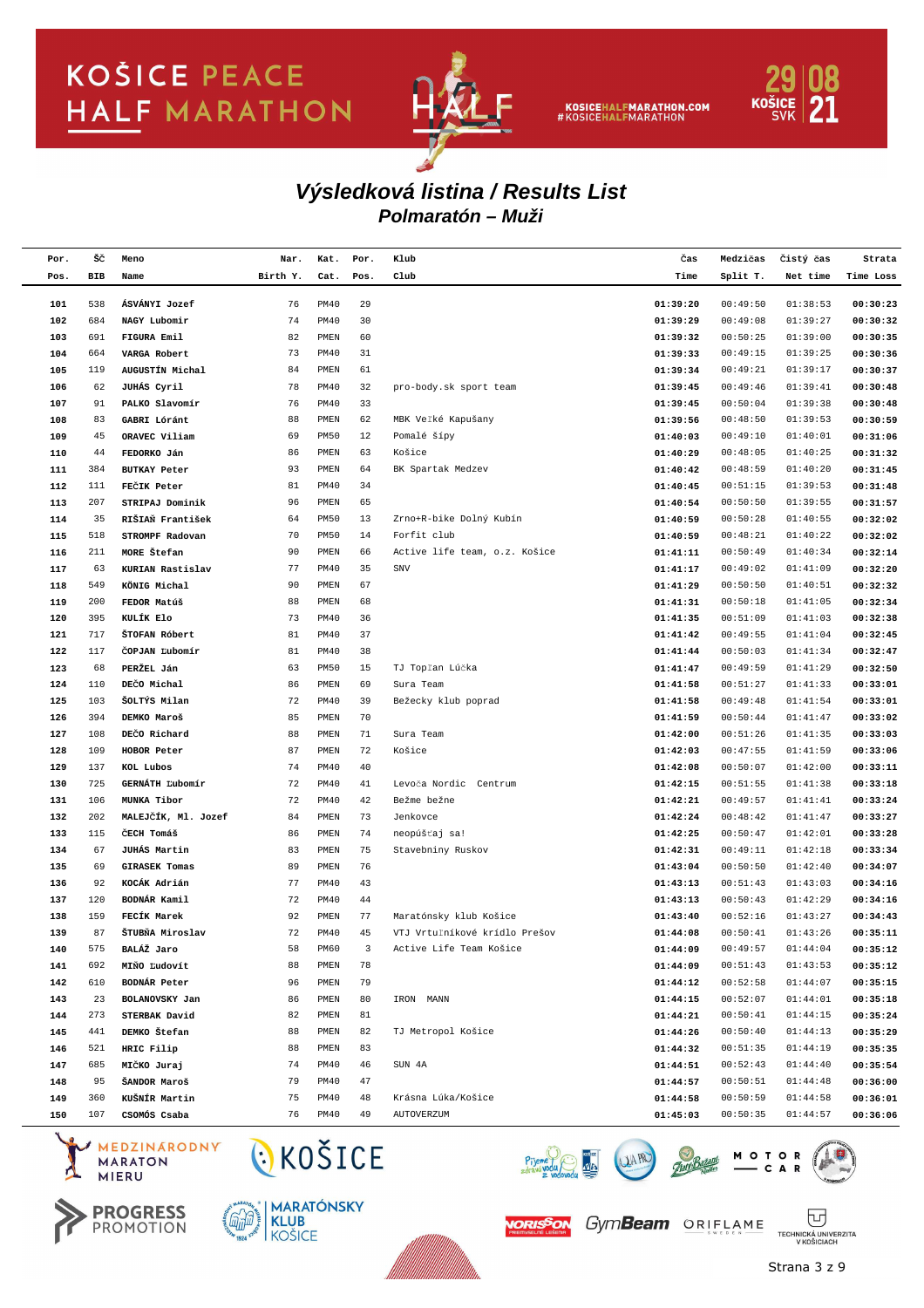

KOSICEHALFMARATHON.COM<br>#KOSICEHALFMARATHON



#### **Polmaratón – Muži Výsledková listina / Results List**

| Por.       | šč         | Meno                            | Nar.     | Kat.                       | Por.           | Klub                    | Čas                  | Medzičas             | Čistý čas            | Strata               |
|------------|------------|---------------------------------|----------|----------------------------|----------------|-------------------------|----------------------|----------------------|----------------------|----------------------|
| Pos.       | BIB        | Name                            | Birth Y. | Cat.                       | Pos.           | Club                    | Time                 | Split T.             | Net time             | Time Loss            |
|            |            | ZAKUŤANSKÝ Marek                |          |                            |                |                         |                      |                      |                      |                      |
| 151<br>152 | 100<br>98  | GREGA Jozef                     | 80<br>69 | <b>PM40</b><br><b>PM50</b> | 50<br>16       |                         | 01:45:14<br>01:45:28 | 00:51:19<br>00:52:46 | 01:44:54<br>01:45:16 | 00:36:17<br>00:36:31 |
| 153        | 712        | KABÁT Jakub                     | 95       | PMEN                       | 84             |                         | 01:45:35             | 00:49:58             | 01:45:07             | 00:36:38             |
| 154        | 522        | LUTERÁN Jaroslav                | 65       | <b>PM50</b>                | 17             |                         | 01:45:35             | 00:51:29             | 01:44:46             | 00:36:38             |
| 155        | 130        | KMIŤ Štefan                     | 77       | <b>PM40</b>                | 51             | Klub bežcov Stropkov    | 01:46:06             | 00:53:25             | 01:45:43             | 00:37:09             |
| 156        | 369        | HARCARIK Radoslav               | 77       | <b>PM40</b>                | 52             |                         | 01:46:12             | 00:54:44             | 01:45:57             | 00:37:15             |
| 157        | 166        | IVÁN Ondrej                     | 95       | PMEN                       | 85             |                         | 01:46:15             | 00:50:08             | 01:46:07             | 00:37:18             |
| 158        | 643        | JAŠŠO Jozef                     | 74       | PM40                       | 53             | BK Spartak Medzev       | 01:46:20             | 00:52:49             | 01:46:15             | 00:37:23             |
| 159        | 126        | GIBA Ilja                       | 76       | <b>PM40</b>                | 54             | Julius Viliam           | 01:46:25             | 00:52:41             | 01:46:22             | 00:37:28             |
| 160        | 72         | MITNIK Gabriel                  | 79       | PM40                       | 55             | MBO Strážske            | 01:46:28             | 00:53:11             | 01:45:56             | 00:37:31             |
| 161        | 144        | CERNICKY Milan                  | 83       | PMEN                       | 86             | Hnilec                  | 01:46:30             | 00:50:04             | 01:46:28             | 00:37:33             |
| 162        | 309        | HOCHVART Lubomír                | 64       | <b>PM50</b>                | 18             |                         | 01:46:35             | 00:52:49             | 01:46:08             | 00:37:38             |
| 163        | 579        | KULCSAR Stefan                  | 82       | PMEN                       | 87             |                         | 01:46:40             | 00:53:53             | 01:46:04             | 00:37:43             |
| 164        | 224        | STEKLA Matej                    | 90       | PMEN                       | 88             | TJ Topľan Lúčka         | 01:46:43             | 00:52:03             | 01:46:23             | 00:37:46             |
| 165        | 104        | KOMIYA Yuji                     | 81       | PM40                       | 56             | ageage                  | 01:46:44             | 00:54:45             | 01:46:11             | 00:37:47             |
| 166        | 52         | SMRIGA František                | 65       | <b>PM50</b>                | 19             | BK Steel Košice         | 01:46:58             | 00:53:34             | 01:46:56             | 00:38:01             |
| 167        | 523        | HALAHYJA Marek                  | 97       | PMEN                       | 89             | Fresh plus              | 01:46:59             | 00:50:51             | 01:46:48             | 00:38:02             |
| 168        | 392        | ANDREJKO Ondrej                 | 91       | PMEN                       | 90             |                         | 01:47:09             | 00:52:22             | 01:46:56             | 00:38:12             |
| 169        | 124        | PIVÁČEK Marek                   | 80       | PM40                       | 57             | Bežecká pohodová streda | 01:47:19             | 00:52:36             | 01:46:56             | 00:38:22             |
| 170        | 114        | <b>BURKERT Marcel</b>           | 68       | <b>PM50</b>                | 20             | Buldog vs. Gepard Team  | 01:47:23             | 00:52:56             | 01:47:17             | 00:38:26             |
| 171        | 134        | NEBUS Peter                     | 69       | <b>PM50</b>                | 21             |                         | 01:47:55             | 00:53:17             | 01:47:51             | 00:38:58             |
| 172        | 90         | <b>MAKATURA Tomas</b>           | 88       | PMEN                       | 91             | #kovalcuk_team          | 01:48:01             | 00:54:05             | 01:47:50             | 00:39:04             |
| 173        | 730        | MRÁZEK Branislav                | 84       | PMEN                       | 92             | Martin                  | 01:48:04             | 00:52:13             | 01:47:51             | 00:39:07             |
| 174        | 203        | TCHURÍK Ján                     | 96       | PMEN                       | 93             |                         | 01:48:14             | 00:52:21             | 01:48:00             | 00:39:17             |
| 175        | 135        | NEMEC Radek                     | 93       | PMEN                       | 94             | U.S.Steel Košice        | 01:48:19             | 00:54:47             | 01:47:53             | 00:39:22             |
| 176        | 251        | TERIFAJ Miroslav                | 86       | PMEN                       | 95             |                         | 01:48:35             | 00:53:54             | 01:48:00             | 00:39:38             |
| 177        | 672        | KLEIN Ondrej                    | 58       | PM60                       | $\overline{4}$ | KK Anička Košice        | 01:48:40             | 00:54:00             | 01:48:14             | 00:39:43             |
| 178        | 266        | VARHOL Jan                      | 88       | PMEN                       | 96             |                         | 01:48:41             | 00:53:23             | 01:48:19             | 00:39:44             |
| 179        | 210        | MRAŽIK Miloš                    | 82       | PMEN                       | 97             |                         | 01:48:43             | 00:54:22             | 01:47:53             | 00:39:46             |
| 180        | 125        | KOVÁČ Radoslav                  | 70       | <b>PM50</b>                | 22             | Baška                   | 01:48:44             | 00:50:47             | 01:48:37             | 00:39:47             |
| 181        | 49         | MARTISOVIC Radovan              | 80       | PM40                       | 58             | Produktivne.sk          | 01:49:01             | 00:54:08             | 01:48:35             | 00:40:04             |
| 182        | 136        | DŽADO Michal                    | 91       | PMEN                       | 98             | MBO Strážske            | 01:49:02             | 00:55:02             | 01:48:42             | 00:40:05             |
| 183        | 244        | KARDOŠ Róbert                   | 80       | PM40                       | 59             |                         | 01:49:02             | 00:53:26             | 01:48:53             | 00:40:05             |
| 184        | 678        | POLÁK Vladimír                  | 58       | PM60                       | 5              | POLYSOFT Košice         | 01:49:06             | 00:56:46             | 01:48:40             | 00:40:09             |
| 185        | 168        | MAKARA Pavol                    | 91       | PMEN                       | 99             | Active life team        | 01:49:16             | 00:51:40             | 01:48:38             | 00:40:19             |
| 186        | 399        | ŠVEC Tomáš                      | 76<br>88 | <b>PM40</b>                | 60             |                         | 01:49:19             | 00:55:12             | 01:48:27             | 00:40:22             |
| 187<br>188 | 142<br>141 | SÝKORA Daniel<br>TAKÁČ Jaroslav | 79       | PMEN<br><b>PM40</b>        | 100<br>61      | ACTIVE LIFE TEAM        | 01:49:23             | 00:53:03<br>00:53:34 | 01:48:46<br>01:49:01 | 00:40:26<br>00:40:27 |
| 189        | 226        | BÉBER Juraj                     | 77       | <b>PM40</b>                | 62             | Húrky ZM                | 01:49:24<br>01:49:28 | 00:55:32             | 01:48:41             | 00:40:31             |
|            | 390        |                                 | 80       | PM40                       | 63             |                         |                      | 00:52:05             | 01:48:59             | 00:40:34             |
| 190<br>191 | 651        | FILO Tibor<br>MAJDA Peter       | 89       | PMEN                       | 101            |                         | 01:49:31<br>01:49:52 | 00:54:13             | 01:48:56             | 00:40:55             |
| 192        | 197        | REZNIČÁK Ján                    | 79       | PM40                       | 64             |                         | 01:50:00             | 00:53:10             | 01:49:18             | 00:41:03             |
| 193        | 222        | VAŠCINEC Patrik                 | 88       | PMEN                       | 102            | Active Life             | 01:50:05             | 00:54:03             | 01:49:56             | 00:41:08             |
| 194        | 504        | MIŽENKO Martin                  | 86       | PMEN                       | 103            |                         | 01:50:07             | 00:53:58             | 01:49:44             | 00:41:10             |
| 195        | 255        | BELUŠKO Ján                     | 78       | PM40                       | 65             |                         | 01:50:10             | 00:53:58             | 01:49:48             | 00:41:13             |
| 196        | 77         | MCCULLOCH Joshua                | 91       | PMEN                       | 104            |                         | 01:50:13             | 00:54:05             | 01:50:04             | 00:41:16             |
| 197        | 653        | PERHÁČ Martin                   | 85       | ${\tt PMEN}$               | 105            | Magna                   | 01:50:15             | 00:54:32             | 01:49:46             | 00:41:18             |
| 198        | 274        | TIRPÁK Matúš                    | 89       | PMEN                       | 106            | MBO Strážske            | 01:50:25             | 00:52:52             | 01:50:11             | 00:41:28             |
| 199        | 172        | GIRA Miroslav                   | 69       | PM50                       | 23             |                         | 01:50:32             | 00:54:06             | 01:50:18             | 00:41:35             |
| 200        | 615        | FIC Jan                         | 85       | $PMEN$ 107                 |                |                         | 01:50:37             | 00:56:58             | 01:50:15             | 00:41:40             |
| $\sim$     |            |                                 |          |                            |                |                         |                      |                      |                      |                      |

MEDZINARODNY **MARATON MIERU** 





CKOŠICE



Piy



TECHNICKÁ UNIVERZITA<br>V KOŠICIACH

冚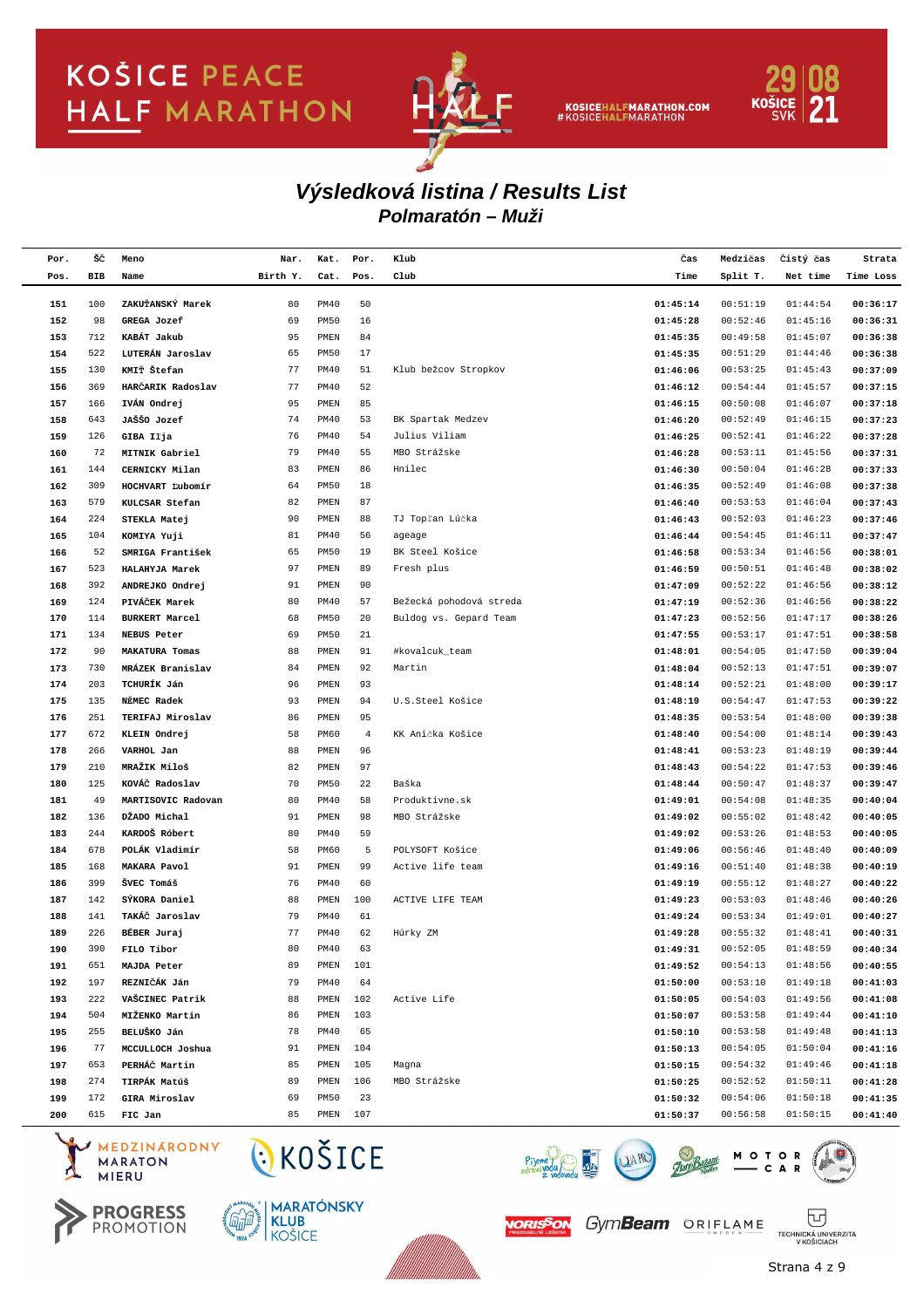

KOSICEHALFMARATHON.COM<br>#KOSICEHALFMARATHON



### **Polmaratón – Muži Výsledková listina / Results List**

| Por.       | šč         | Meno                           | Nar.     | Kat.                        | Por.           | Klub                              | Čas                  | Medzičas             | Čistý čas            | Strata               |
|------------|------------|--------------------------------|----------|-----------------------------|----------------|-----------------------------------|----------------------|----------------------|----------------------|----------------------|
| Pos.       | BIB        | Name                           | Birth Y. | Cat.                        | Pos.           | Club                              | Time                 | Split T.             | Net time             | Time Loss            |
|            |            |                                |          |                             |                |                                   |                      |                      |                      |                      |
| 201<br>202 | 424<br>179 | HATALA Martin<br>KUZMA Peter   | 81       | <b>PM40</b><br>${\tt PMEN}$ | 66<br>108      | SIKO                              | 01:50:38<br>01:50:42 | 00:55:28<br>00:56:58 | 01:49:42             | 00:41:41             |
| 203        | 167        | PETRULÁK Martin                | 82<br>79 | <b>PM40</b>                 | 67             | NESS                              | 01:50:47             | 00:53:59             | 01:49:58<br>01:50:35 | 00:41:45<br>00:41:50 |
| 204        | 271        | MACINSKÝ Peter                 | 86       | PMEN                        | 109            | Klub orientačného behu ATU Košice | 01:50:50             | 00:57:00             | 01:50:31             | 00:41:53             |
| 205        | 205        | TELEPOVSKÝ Miroslav            | 62       | <b>PM50</b>                 | 24             | eMTe Trebišov                     | 01:50:52             | 00:55:01             | 01:50:23             | 00:41:55             |
| 206        | 590        | KVAPIL Miroslav                | 82       | ${\tt PMEN}$                | 110            |                                   | 01:50:56             | 00:55:43             | 01:50:38             | 00:41:59             |
| 207        | 177        | ŠIMONÍK Milan                  | 75       | <b>PM40</b>                 | 68             | Lieskovec                         | 01:51:05             | 00:54:30             | 01:50:41             | 00:42:08             |
| 208        | 499        | OBUŠEK Jozef                   | 72       | <b>PM40</b>                 | 69             | DM fans                           | 01:51:05             | 00:52:31             | 01:50:57             | 00:42:08             |
| 209        | 428        | PITRON Vojtech                 | 78       | <b>PM40</b>                 | 70             | VTJ - VÚ6335 Prešov               | 01:51:10             | 00:55:21             | 01:50:29             | 00:42:13             |
| 210        | 510        | KOPKÁŠ Radoslav                | 72       | <b>PM40</b>                 | 71             | WANES Košice                      | 01:51:12             | 00:56:03             | 01:50:46             | 00:42:15             |
| 211        | 315        | TAKÁCS Samuel                  | 95       | ${\tt PMEN}$                | 111            |                                   | 01:51:12             | 00:57:00             | 01:50:24             | 00:42:15             |
| 212        | 429        | KUCA Gabriel                   | 75       | <b>PM40</b>                 | 72             | BSC                               | 01:51:17             | 00:55:45             | 01:50:39             | 00:42:20             |
| 213        | 145        | KUKURA Peter                   | 71       | <b>PM50</b>                 | 25             |                                   | 01:51:26             | 00:57:59             | 01:50:51             | 00:42:29             |
| 214        | 541        | BOLDY Jozef                    | 67       | <b>PM50</b>                 | 26             |                                   | 01:51:41             | 00:52:55             | 01:51:32             | 00:42:44             |
| 215        | 407        | CZERWINSKI Radoslav            | 66       | <b>PM50</b>                 | 27             | SZWLA                             | 01:51:45             | 00:54:15             | 01:56:14             | 00:42:48             |
| 216        | 695        | BÁRDY Martin                   | 81       | <b>PM40</b>                 | 73             |                                   | 01:51:54             | 00:54:17             | 01:51:23             | 00:42:57             |
| 217        | 154        | LUKÁČ Karol                    | 62       | <b>PM50</b>                 | 28             | Maratónsky klub Košice            | 01:51:56             | 00:55:01             | 01:51:14             | 00:42:59             |
| 218        | 383        | KAŠČÁK Tomáš                   | 86       | ${\tt PMEN}$                | 112            |                                   | 01:51:57             | 00:55:39             | 01:51:33             | 00:43:00             |
| 219        | 385        | ČEGIŇ Peter                    | 81       | <b>PM40</b>                 | 74             |                                   | 01:52:02             | 00:55:27             | 01:51:37             | 00:43:05             |
| 220        | 572        | TROCHA Rastislav               | 71       | <b>PM50</b>                 | 29             |                                   | 01:52:09             | 00:54:01             | 01:51:38             | 00:43:12             |
| 221        | 476        | ŠIFRA Marian                   | 74       | <b>PM40</b>                 | 75             | Spotené svine                     | 01:52:16             | 00:58:56             | 01:51:43             | 00:43:19             |
| 222        | 534        | DORD Pavol                     | 85       | ${\tt PMEN}$                | 113            |                                   | 01:52:16             | 00:53:21             | 01:51:47             | 00:43:19             |
| 223        | 656        | KOHÚT Peter                    | 77       | <b>PM40</b>                 | 76             | Aquapro Europa                    | 01:52:17             | 00:55:41             | 01:51:36             | 00:43:20             |
| 224        | 539        | OLAS Miroslav                  | 93       | ${\tt PMEN}$                | 114            |                                   | 01:52:23             | 00:56:03             | 01:51:37             | 00:43:26             |
| 225        | 679        | PAMULA Martin                  | 83       | ${\tt PMEN}$                | 115            |                                   | 01:52:25             | 00:52:05             | 01:52:12             | 00:43:28             |
| 226        | 469        | MIŠKECH Michal                 | 82       | ${\tt PMEN}$                | 116            |                                   | 01:52:30             | 00:56:58             | 01:51:32             | 00:43:33             |
| 227        | 439        | LEŠKANIČ Richard               | 88       | ${\tt PMEN}$                | 117            |                                   | 01:52:39             | 00:57:43             | 01:52:01             | 00:43:42             |
| 228        | 409        | PEREGRIM Ján                   | 1        | ${\tt PMEN}$                | 118            |                                   | 01:52:42             | 00:56:04             | 01:52:14             | 00:43:45             |
| 229        | 593        | BAČO Miloš                     | 83       | ${\tt PMEN}$                | 119            |                                   | 01:52:47             | 00:52:31             | 01:52:36             | 00:43:50             |
| 230        | 143        | PETRENKA Dušan                 | 74       | <b>PM40</b>                 | 77             |                                   | 01:52:50             | 00:55:24             | 01:51:58             | 00:43:53             |
| 231        | 667        | KAKAŠČÍK Jozef                 | 59       | PM60                        | 6              |                                   | 01:53:04             | 00:56:03             | 01:52:23             | 00:44:07             |
| 232        | 180        | HORVÁT Peter                   | 69       | <b>PM50</b>                 | 30             | AC Michalovce                     | 01:53:15             | 00:53:41             | 01:52:54             | 00:44:18             |
| 233        | 564        | KOZÁK Peter                    | 76       | <b>PM40</b>                 | 78             |                                   | 01:53:31             | 00:55:57             | 01:52:48             | 00:44:34             |
| 234        | 477        | PANÁK Marek                    | 81       | <b>PM40</b>                 | 79             |                                   | 01:53:35             | 00:55:45             | 01:52:48             | 00:44:38             |
| 235        | 542        | KAVULA Miroslav                | 72       | <b>PM40</b>                 | 80             |                                   | 01:53:36             | 00:57:41             | 01:52:59             | 00:44:39             |
| 236        | 139        | BALÁŽ Pavol                    | 91       | ${\tt PMEN}$                | 120            |                                   | 01:53:39             | 00:52:40             | 01:53:36             | 00:44:42             |
| 237        | 467        | ZLIECHOVEC Patrik              | 90       | ${\tt PMEN}$                | 121            |                                   | 01:53:43             | 00:55:21             | 01:52:49             | 00:44:46             |
| 238        | 733        | KNAPÍK Michal                  | 64       | PM50                        | 31             |                                   | 01:53:51             | 00:58:04             | 01:53:13             | 00:44:54             |
| 239        | 206        | MŇAHONČÁK Vladimír             | 73       | <b>PM40</b>                 | 81             |                                   | 01:53:55             | 00:57:16             | 01:53:48             | 00:44:58             |
| 240        | 194        | GYÖRKE Gábor                   | 69       | PM50                        | 32             |                                   | 01:53:59             | 00:55:40             | 01:53:49             | 00:45:02             |
| 241        | 711        | ŠTEFANIČ Michal                | 90       | PMEN                        | 122            | Thaiboxing Spiritual Gym          | 01:54:01             | 00:54:49             | 01:53:13             | 00:45:04             |
| 242        | 228        | MAJIRSKÝ Dušan                 | 72       | <b>PM40</b>                 | 82             |                                   | 01:54:02             | 00:57:03             | 01:53:48             | 00:45:05             |
| 243        | 215        | RUSNÁK Juraj                   | 80       | <b>PM40</b>                 | 83             | Košické Tulene                    | 01:54:06             | 00:55:39             | 01:53:36             | 00:45:09             |
| 244        | 190        | IMRICH Peter                   | 50       | PM60                        | $\overline{7}$ |                                   | 01:54:08             | 00:54:37             | 01:54:06             | 00:45:11             |
| 245        | 465        | HUDÁK Tomáš                    | 92       | ${\tt PMEN}$                | 123            |                                   | 01:54:09             | 00:56:20             | 01:53:31             | 00:45:12             |
| 246        | 57         | MIGAL Juraj                    | 82       | ${\tt PMEN}$                | 124            |                                   | 01:54:11             | 00:54:02             | 01:53:57             | 00:45:14             |
| 247        | 161        | GOLENYA Ladislav               | 90       | ${\tt PMEN}$                | 125            |                                   | 01:54:18             | 00:51:13             | 01:53:34             | 00:45:21             |
| 248        | 238        | KRÁĽ František                 | 66       | PM50                        | 33             | Žilina                            | 01:54:24             | 00:57:15             | 01:53:32             | 00:45:27             |
| 249        | 638        | SZABO Zsolt                    | 86       | PMEN                        | 126            |                                   | 01:54:24             | 00:57:20             | 01:53:56             | 00:45:27             |
| 250        | 173        | PAVLOV Jaroslav                | 64       | <b>PM50</b>                 | 34             | AC Michalovce                     | 01:54:36             | 00:56:40             | 01:54:18             | 00:45:39             |
|            |            | MEDZINARODNY<br><b>MARATON</b> | CKOŠICE  |                             |                |                                   |                      | MOTOR                |                      |                      |

MEDZINARODNY **MARATON MIERU** 









Strana 5 z 9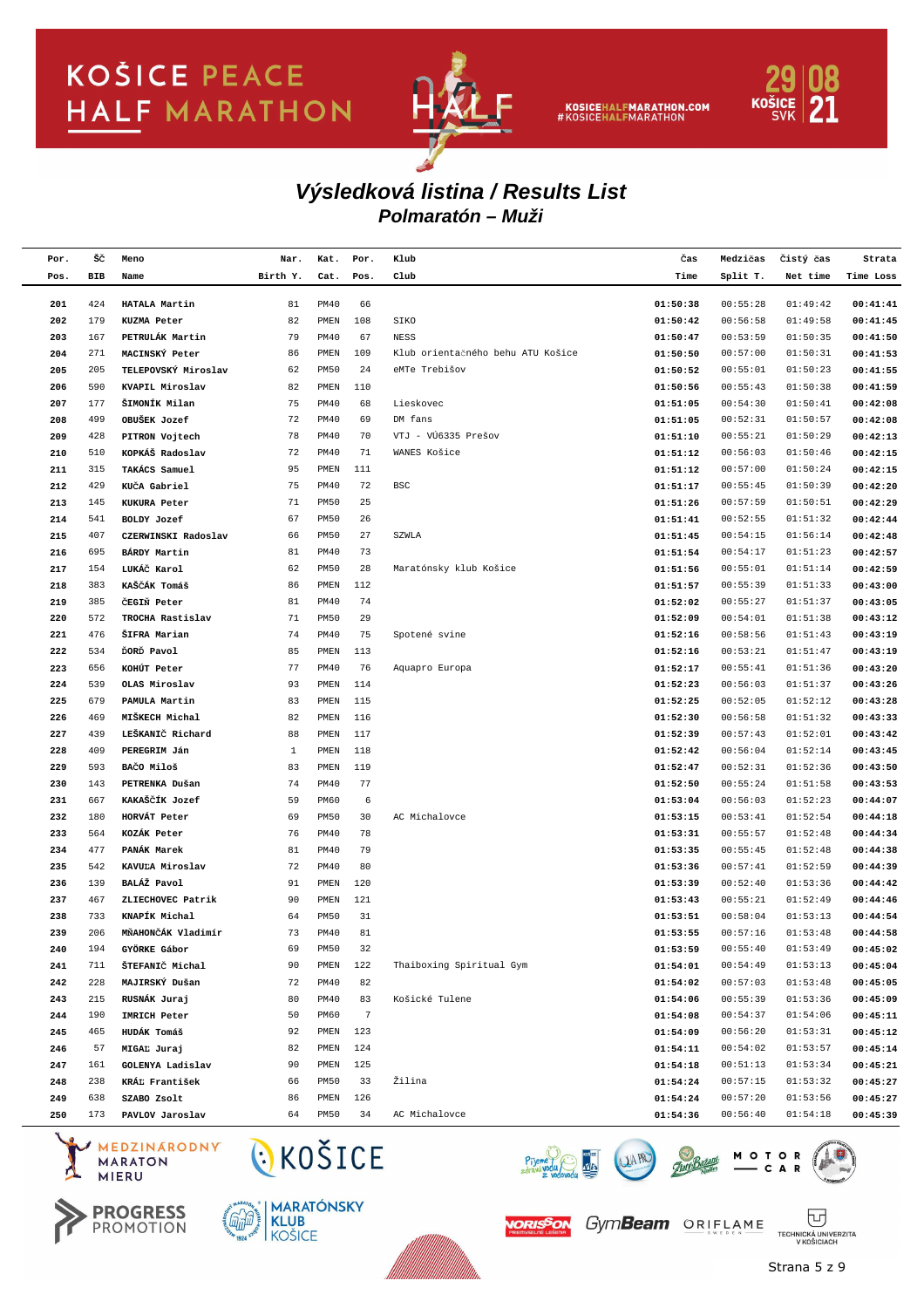

KOSICEHALFMARATHON.COM<br>#KOSICEHALFMARATHON



### **Polmaratón – Muži Výsledková listina / Results List**

| Por. | šč  | Meno                           | Nar.     | Kat.         | Por. | Klub                     | Čas      | Medzičas        | Čistý čas | Strata    |
|------|-----|--------------------------------|----------|--------------|------|--------------------------|----------|-----------------|-----------|-----------|
| Pos. | BIB | Name                           | Birth Y. | Cat.         | Pos. | Club                     | Time     | Split T.        | Net time  | Time Loss |
|      |     |                                |          |              |      |                          |          |                 |           |           |
| 251  | 346 | SÝKORA Milan                   | 85       | PMEN         | 127  | Sykorky                  | 01:54:37 | 00:58:06        | 01:53:54  | 00:45:40  |
| 252  | 96  | ŽUFAJ Matej                    | 87       | PMEN         | 128  |                          | 01:54:37 | 00:58:05        | 01:53:54  | 00:45:40  |
| 253  | 182 | HAZUCHA Miroslav               | 72       | <b>PM40</b>  | 84   | MARAS team               | 01:54:50 | 00:53:40        | 01:54:45  | 00:45:53  |
| 254  | 55  | KAĽAVSKÝ Ján                   | 61       | PM60         | 8    |                          | 01:54:50 | 00:54:44        | 01:54:28  | 00:45:53  |
| 255  | 451 | VASILIAK Robert                | 91       | PMEN         | 129  |                          | 01:54:55 | 00:59:23        | 01:54:10  | 00:45:58  |
| 256  | 363 | GRACA Ján                      | 86       | PMEN         | 130  |                          | 01:54:56 | 00:55:58        | 01:54:32  | 00:45:59  |
| 257  | 500 | IŠTOŇA Miroslav                | 62       | <b>PM50</b>  | 35   | BK Humenné               | 01:54:58 | 00:58:34        | 01:54:52  | 00:46:01  |
| 258  | 138 | ZEMKO Peter                    | 88       | PMEN         | 131  |                          | 01:55:01 | 01:00:33        | 01:54:04  | 00:46:04  |
| 259  | 374 | TIMULÁK Peter                  | 84       | PMEN         | 132  |                          | 01:55:07 | 00:57:10        | 01:54:41  | 00:46:10  |
| 260  | 259 | TIMKO Róbert                   | 74       | <b>PM40</b>  | 85   | Active Life Košice       | 01:55:08 | 00:56:57        | 01:54:34  | 00:46:11  |
| 261  | 170 | DROTOVÁN Štefan                | 88       | PMEN         | 133  | Zber medaili             | 01:55:16 | 00:57:06        | 01:54:37  | 00:46:19  |
| 262  | 285 | KUBÁŇ Jozef                    | 81       | <b>PM40</b>  | 86   |                          | 01:55:24 | 00:58:13        | 01:54:44  | 00:46:27  |
| 263  | 300 | KRIŠKO Tomáš                   | 91       | PMEN         | 134  |                          | 01:55:24 | 00:56:53        | 01:54:50  | 00:46:27  |
| 264  | 221 | HLOHINEC Peter                 | 82       | PMEN         | 135  |                          | 01:55:26 | 00:56:08        | 01:54:38  | 00:46:29  |
| 265  | 223 | <b>SKLENKA Anton</b>           | 73       | <b>PM40</b>  | 87   |                          | 01:55:35 | 00:55:11        | 01:54:37  | 00:46:38  |
| 266  | 453 | <b>EXNAR Petr</b>              | 74       | <b>PM40</b>  | 88   | bosoboty leguano         | 01:55:51 | 00:55:56        | 01:55:18  | 00:46:54  |
| 267  | 619 | SLAVKOVSKY Michal              | 80       | <b>PM40</b>  | 89   |                          | 01:55:57 | 00:59:44        | 01:55:07  | 00:47:00  |
| 268  | 264 | MÁDI Adrián                    | 82       | PMEN         | 136  | Stredisko Cimic a Psyops | 01:56:09 | 00:57:09        | 01:55:27  | 00:47:12  |
| 269  | 25  | PULEN Ladislav                 | 72       | <b>PM40</b>  | 90   | Essity RunningTeam       | 01:56:16 | 00:56:23        | 01:56:11  | 00:47:19  |
| 270  | 412 | JENČÁR Jaroslav                | 77       | PM40         | 91   |                          | 01:56:23 | 00:57:01        | 01:56:04  | 00:47:26  |
| 271  | 236 | PETRIK Patrik                  | 77       | PM40         | 92   | LUNYS TEAM               | 01:56:42 | 00:58:39        | 01:55:51  | 00:47:45  |
| 272  | 284 | VARCHOL Michal                 | 96       | PMEN         | 137  |                          | 01:56:43 | 01:00:12        | 01:56:25  | 00:47:46  |
| 273  | 229 | MORAVSKÝ Martin                | 91       | PMEN         | 138  |                          | 01:56:48 | 00:57:30        | 01:56:18  | 00:47:51  |
| 274  | 366 | CHYTIL Peter                   | 76       | <b>PM40</b>  | 93   | BK Steel Košice          | 01:56:48 | 00:55:34        | 01:56:46  | 00:47:51  |
| 275  | 212 | TOPOLČANI Radoslav             | 71       | <b>PM50</b>  | 36   |                          | 01:56:51 | 00:54:41        | 01:56:35  | 00:47:54  |
| 276  | 555 | MELNÍK Igor                    | 84       | PMEN         | 139  |                          | 01:56:54 | 00:50:12        | 01:56:25  | 00:47:57  |
| 277  | 502 | VARCHOL Michal                 | 70       | <b>PM50</b>  | 37   |                          | 01:56:57 | 00:58:26        | 01:56:40  | 00:48:00  |
| 278  | 286 | LAZOR David                    | 91       | PMEN         | 140  |                          | 01:56:57 | 00:58:25        | 01:56:40  | 00:48:00  |
| 279  | 674 | <b>GOMBITA Peter</b>           | 56       | PM60         | 9    | Beh chudobným            | 01:56:59 | 01:00:12        | 01:56:48  | 00:48:02  |
| 280  | 165 | <b>BUCEK</b> Roland            | 75       | PM40         | 94   |                          | 01:57:12 | 00:59:46        | 01:56:50  | 00:48:15  |
| 281  | 189 | <b>JAMBOR Marin</b>            | 73       | <b>PM40</b>  | 95   |                          | 01:57:20 | 00:57:29        | 01:56:50  | 00:48:23  |
| 282  | 620 | RUSINKOVIC Marek               | 91       | PMEN         | 141  |                          | 01:57:22 | 00:58:15        | 01:57:01  | 00:48:25  |
| 283  | 289 | <b>MIGLES Anton</b>            | 79       | <b>PM40</b>  | 96   |                          | 01:57:22 | 00:57:58        | 01:57:01  | 00:48:25  |
| 284  | 201 | KUDELÁS Gabriel                | 75       | <b>PM40</b>  | 97   |                          | 01:57:27 | 01:00:21        | 01:56:38  | 00:48:30  |
| 285  | 388 | LUCO Patrik                    | 77       | <b>PM40</b>  | 98   |                          | 01:57:35 | 00:59:44        | 01:56:43  | 00:48:38  |
| 286  | 195 | TISZA Tibor                    | 57       | PM60         | 10   | TMS International Košice | 01:57:49 | 00:57:22        | 01:57:40  | 00:48:52  |
| 287  | 247 | KRAČUN Pavel                   | 73       | <b>PM40</b>  | 99   | Nižná Myšľa              | 01:57:52 | 00:57:29        | 01:57:35  | 00:48:55  |
| 288  | 479 | VEREŠ Dávid                    | 98       | PMEN         | 142  |                          | 01:58:00 | 00:56:25        | 01:57:58  | 00:49:03  |
| 289  | 332 | STRELKA Martin                 | 93       | PMEN         | 143  |                          | 01:58:05 | 00:59:43        | 01:57:25  | 00:49:08  |
| 290  | 491 | HREDZÁK Lubos                  | 87       | PMEN         | 144  |                          | 01:58:18 | 00:57:05        | 01:57:30  | 00:49:21  |
| 291  | 576 | MIKLUŠ Maroš                   | 89       | PMEN         | 145  |                          | 01:58:25 | 00:55:51        | 01:58:00  | 00:49:28  |
| 292  | 276 | STANKOVIČ Tomáš                | 85       | PMEN         | 146  | Elektrokomplex           | 01:58:33 | 00:58:02        | 01:58:02  | 00:49:36  |
| 293  | 250 | ŠTANCEL Milan                  | 56       | PM60         | 11   | Energyfit Prievidza      | 01:58:39 | 01:00:18        | 01:58:04  | 00:49:42  |
| 294  | 316 | MIHUC Vladimír                 | 69       | <b>PM50</b>  | 38   | Trebišov                 | 01:59:00 | 00:59:31        | 01:58:37  | 00:50:03  |
| 295  | 676 | LONGAUER Lucián                | 78       | <b>PM40</b>  | 100  | Beh chudobným            | 01:59:03 | 01:00:22        | 01:58:17  | 00:50:06  |
| 296  | 84  | BAČA Štefan                    | 78       | PM40         | 101  |                          | 01:59:04 | 00:55:15        | 01:58:24  | 00:50:07  |
| 297  | 655 | RADA Ľubomír                   | 72       | PM40         | 102  | AQUAPRO Košice           | 01:59:34 | 00:59:42        | 01:59:17  | 00:50:37  |
| 298  | 533 | CIPKA Pavol                    | 78       | PM40         | 103  |                          | 01:59:43 | 01:00:18        | 01:59:10  | 00:50:46  |
| 299  | 497 | KANASZ Robert                  | 85       | ${\tt PMEN}$ | 147  |                          | 01:59:46 | 01:00:05        | 01:59:26  | 00:50:49  |
| 300  | 71  | HORVÁTH Juraj                  | 66       | PM50         | 39   |                          | 01:59:47 | 00:59:43        | 01:59:30  | 00:50:50  |
|      |     | MEDZINARODNY<br><b>MARATON</b> | CKOŠICE  |              |      |                          |          | $M O T O$ $C A$ |           |           |











TECHNICKÁ UNIVERZITA<br>V KOŠICIACH Strana 6 z 9

冚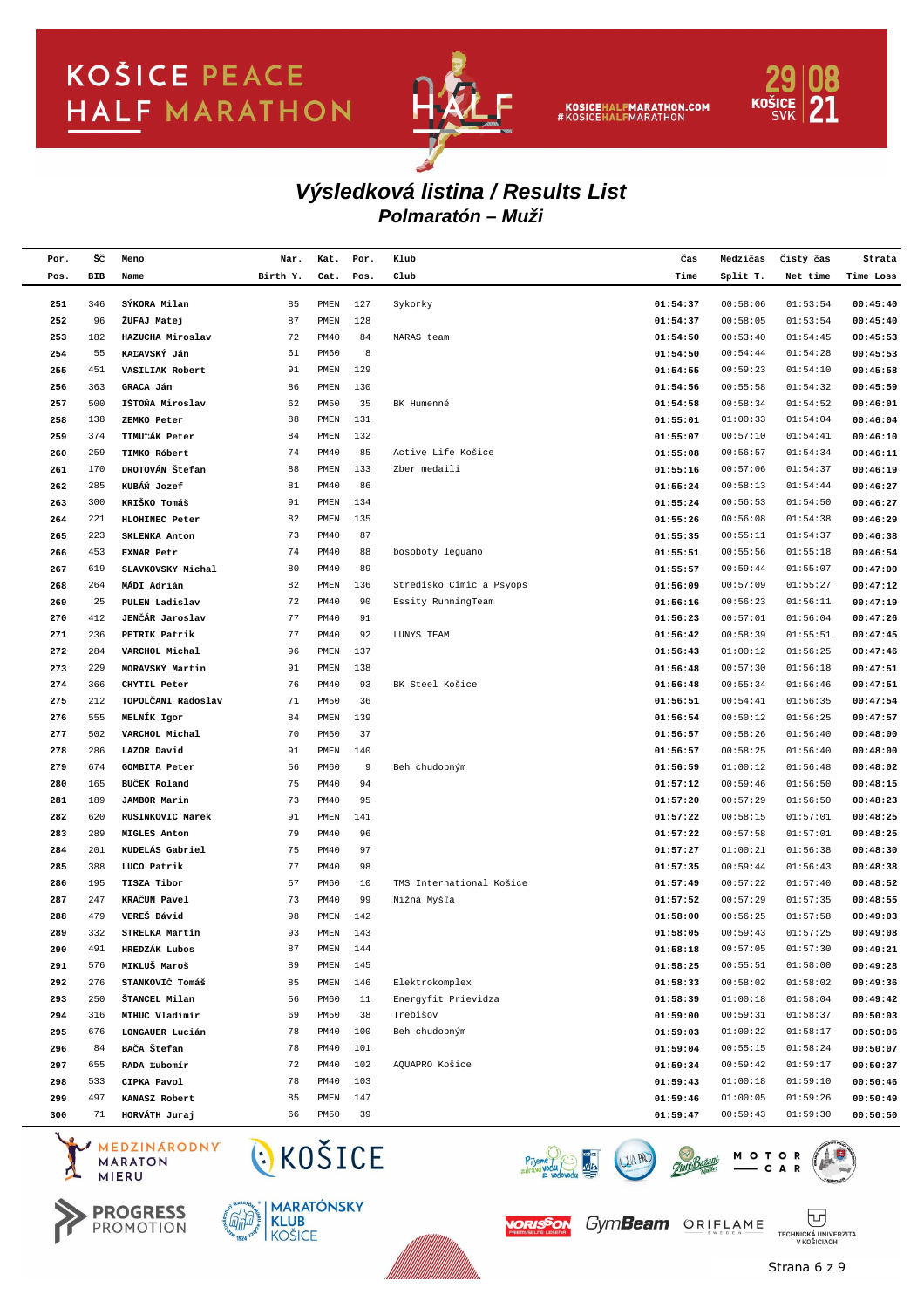

KOSICEHALFMARATHON.COM<br>#KOSICEHALFMARATHON



### **Polmaratón – Muži Výsledková listina / Results List**

| Por.       | šč         | Meno                                      | Nar.     | Kat.                       | Por.       | Klub                                                     | Čas                  | Medzičas             | Čistý čas            | Strata               |
|------------|------------|-------------------------------------------|----------|----------------------------|------------|----------------------------------------------------------|----------------------|----------------------|----------------------|----------------------|
| Pos.       | BIB        | Name                                      | Birth Y. | Cat.                       | Pos.       | Club                                                     | Time                 | Split T.             | Net time             | Time Loss            |
|            |            |                                           |          |                            |            |                                                          |                      |                      |                      |                      |
| 301        | 181        | <b>BUDÍN Radek</b>                        | 78       | <b>PM40</b>                | 104        |                                                          | 02:00:06             | 00:55:50             | 02:00:02             | 00:51:09             |
| 302        | 487        | SUTORČÍK Pavol                            | 82       | PMEN                       | 148        |                                                          | 02:00:11             | 00:59:38             | 01:59:19             | 00:51:14             |
| 303        | 418        | FERENCZ Gabriel                           | 82       | PMEN                       | 149        |                                                          | 02:00:12             | 00:58:05             | 02:00:01             | 00:51:15             |
| 304        | 304        | TARKOŠ Andrej                             | 89       | PMEN                       | 150        | Zber medailí                                             | 02:00:15             | 00:58:04             | 01:59:20             | 00:51:18             |
| 305        | 400        | SVEPEŠ Jaroslav                           | 89<br>77 | PMEN                       | 151<br>105 | Obnoviteľné zdroje energie                               | 02:00:16             | 01:02:18             | 01:59:21             | 00:51:19             |
| 306        | 668        | BUČEK Roman                               |          | <b>PM40</b>                | 106        | Pacienti s pľúcnou hypertenziou o.z.<br>Prešov TRAIL RUN | 02:00:23             | 01:01:07             | 02:00:09<br>01:59:36 | 00:51:26             |
| 307        | 373        | <b>UHRIN Stano</b>                        | 81<br>81 | <b>PM40</b><br><b>PM40</b> | 107        |                                                          | 02:00:24             | 00:58:54<br>01:00:08 | 01:59:41             | 00:51:27             |
| 308<br>309 | 265<br>699 | PETRASOVIC Martin<br><b>GRENDEL Peter</b> | 73       | <b>PM40</b>                | 108        | Kosicke vlcata a cucoriedky<br>AUTOŠKOLA GRENDEL         | 02:00:24<br>02:00:30 | 00:57:17             | 02:00:00             | 00:51:27<br>00:51:33 |
| 310        | 131        | KAKALEJČÍK Lukáš                          | 91       | PMEN                       | 152        |                                                          | 02:00:41             | 01:00:10             | 01:59:59             | 00:51:44             |
| 311        | 248        | <b>SCERBAK Marian</b>                     | 70       | <b>PM50</b>                | 40         |                                                          | 02:00:44             | 00:59:55             | 02:00:30             | 00:51:47             |
| 312        | 171        | KENDER Miroslav                           | 80       | <b>PM40</b>                | 109        | Lorinčík                                                 | 02:00:52             | 01:03:00             | 02:00:00             | 00:51:55             |
| 313        | 624        | KOLESAR Lubos                             | 83       | PMEN                       | 153        |                                                          | 02:01:00             | 01:00:20             | 02:00:10             | 00:52:03             |
| 314        | 466        | STANČÁK Marián                            | 57       | PM60                       | 12         | BK Spartak Medzev                                        | 02:01:09             | 01:00:32             | 02:00:29             | 00:52:12             |
| 315        | 183        | GERNÁTH Ľubomír                           | 99       | PMEN                       | 154        |                                                          | 02:01:17             | 00:59:28             | 02:00:39             | 00:52:20             |
| 316        | 431        | PEREGRIM Peter                            | 92       | PMEN                       | 155        |                                                          | 02:01:24             | 00:56:25             | 02:00:56             | 00:52:27             |
| 317        | 261        | ČALFA Miloš                               | 63       | <b>PM50</b>                | 41         |                                                          | 02:01:31             | 00:58:51             | 02:01:21             | 00:52:34             |
| 318        | 654        | GALIK Stanislav                           | 66       | <b>PM50</b>                | 42         |                                                          | 02:01:39             | 01:00:48             | 02:01:00             | 00:52:42             |
| 319        | 527        | SVATON František                          | 75       | PM40                       | 110        | 05 BK furca                                              | 02:01:41             | 01:01:05             | 02:01:27             | 00:52:44             |
| 320        | 15         | KARABAŠ Samuel                            | 97       | PMEN                       | 156        | IBM                                                      | 02:01:41             | 00:54:41             | 02:01:29             | 00:52:44             |
| 321        | 333        | PALYO Dušan                               | 85       | PMEN                       | 157        | Marathon BB Team                                         | 02:01:42             | 01:00:52             | 02:01:28             | 00:52:45             |
| 322        | 102        | VARGA Mikuláš                             | 67       | <b>PM50</b>                | 43         | Black noodle                                             | 02:01:43             | 00:54:26             | 02:01:24             | 00:52:46             |
| 323        | 417        | ŠPACAI Matej                              | 92       | PMEN                       | 158        | Active life team, o.z. Košice                            | 02:01:49             | 00:52:04             | 02:01:38             | 00:52:52             |
| 324        | 680        | ZUBERNÍK Štefan                           | 48       | PM60                       | 13         | Beh chudobným                                            | 02:01:56             | 00:55:19             | 02:01:51             | 00:52:59             |
| 325        | 101        | SEMANCO Pavol                             | 85       | PMEN                       | 159        | Hi G Run                                                 | 02:02:02             | 00:56:40             | 02:01:25             | 00:53:05             |
| 326        | 474        | STAVAČ Milan                              | 82       | PMEN                       | 160        | Hi G Run                                                 | 02:02:03             | 00:56:50             | 02:01:26             | 00:53:06             |
| 327        | 488        | VIRAVECZ Robert                           | 75       | <b>PM40</b>                | 111        |                                                          | 02:02:19             | 00:57:28             | 02:02:05             | 00:53:22             |
| 328        | 294        | URAM Dušan                                | 73       | PM40                       | 112        |                                                          | 02:02:20             | 01:00:20             | 02:01:31             | 00:53:23             |
| 329        | 227        | VENCEL Jozef                              | 64       | <b>PM50</b>                | 44         |                                                          | 02:02:24             | 00:58:57             | 02:01:56             | 00:53:27             |
| 330        | 557        | MEDVID Rastislav                          | 75       | PM40                       | 113        | AC Michalovce                                            | 02:02:26             | 00:59:23             | 02:01:46             | 00:53:29             |
| 331        | 498        | MESTER Ladislav                           | 61       | PM60                       | 14         | ProRun Moldava nad Bodvou                                | 02:02:28             | 01:02:23             | 02:01:34             | 00:53:31             |
| 332        | 345        | SEHNAL Břetislav                          | 51       | PM60                       | 15         | Active life                                              | 02:02:30             | 01:01:05             | 02:01:51             | 00:53:33             |
| 333        | 241        | PRIBIČKO Peter                            | 47       | PM60                       | 16         | ŽSR Košice                                               | 02:02:33             | 00:59:38             | 02:02:15             | 00:53:36             |
| 334        | 720        | MARKO Marián                              | 72       | <b>PM40</b>                | 114        | RunTour-MM                                               | 02:02:34             | 01:00:36             | 02:01:56             | 00:53:37             |
| 335        | 721        | CINGEL Jakub                              | 3        | PMEN                       | 161        |                                                          | 02:02:52             | 01:00:30             | 02:02:20             | 00:53:55             |
| 336        | 577        | VANGOR Marek                              | 82       | PMEN                       | 162        |                                                          | 02:03:02             | 00:58:34             | 02:02:34             | 00:54:05             |
| 337        | 307        | ŠELENK Tomáš                              | 84       | PMEN                       | 163        |                                                          | 02:03:11             | 00:59:07             | 02:02:55             | 00:54:14             |
| 338        | 550        | HRICKO Matej                              | 94       | PMEN                       | 164        |                                                          | 02:03:21             | 01:03:14             | 02:02:38             | 00:54:24             |
| 339        | 254        | SONTAG Jozef                              | 78       | PM40                       | 115        |                                                          | 02:03:27             | 01:00:16             | 02:02:54             | 00:54:30             |
| 340        | 253        | HALĀSZ Ladislav                           | 88       | PMEN                       | 165        |                                                          | 02:03:35             | 01:02:22             | 02:02:42             | 00:54:38             |
| 341        | 727        | BARTOŠ Marcel                             | 77       | PM40                       | 116        |                                                          | 02:03:36             | 01:00:59             | 02:02:45             | 00:54:39             |
| 342        | 239        | PRIEHRADNÍK Róbert                        | 81       | PM40                       | 117        |                                                          | 02:03:47             | 00:56:50             | 02:03:37             | 00:54:50             |
| 343        | 249        | IMLING Ján                                | 54       | PM60                       | 17         | BK Spartak Medzev                                        | 02:04:08             | 01:00:14             | 02:03:47             | 00:55:11             |
| 344        | 343        | DANA Peter                                | 88       | ${\tt PMEN}$               | 166        | Active Life                                              | 02:04:22             | 01:03:09             | 02:03:29             | 00:55:25             |
| 345        | 535        | PALO Rastislav                            | 75       | <b>PM40</b>                | 118        | TOOlREX RUNNERS                                          | 02:04:24             | 00:58:21             | 02:04:14             | 00:55:27             |
| 346        | 675        | MYDLÁR Štefan                             | 50       | PM60                       | 18         | Beh chudobným                                            | 02:04:31             | 01:01:33             | 02:03:44             | 00:55:34             |
| 347        | 649        | FABIAN Leonard                            | 76       | PM40                       | 119        |                                                          | 02:04:43             | 00:59:59             | 02:04:21             | 00:55:46             |
| 348        | 216        | ZIMOVČÁK Stanislav                        | 68       | PM50                       | 45         |                                                          | 02:04:44             | 00:57:45             | 02:04:34             | 00:55:47             |
| 349        | 186        | ZUŠČÁK Jozef                              | 79       | PM40                       | 120        | Zuscak Family                                            | 02:04:45             | 01:00:09             | 02:03:55             | 00:55:48             |
| 350        | 132        | BUDINSKÝ Miroslav                         | 72       | PM40                       | 121        |                                                          | 02:04:54             | 01:03:58             | 02:04:25             | 00:55:57             |

MEDZINARODNY **MARATON MIERU** 





CKOŠICE



Piy



Strana 7 z 9

冚

TECHNICKÁ UNIVERZITA<br>V KOŠICIACH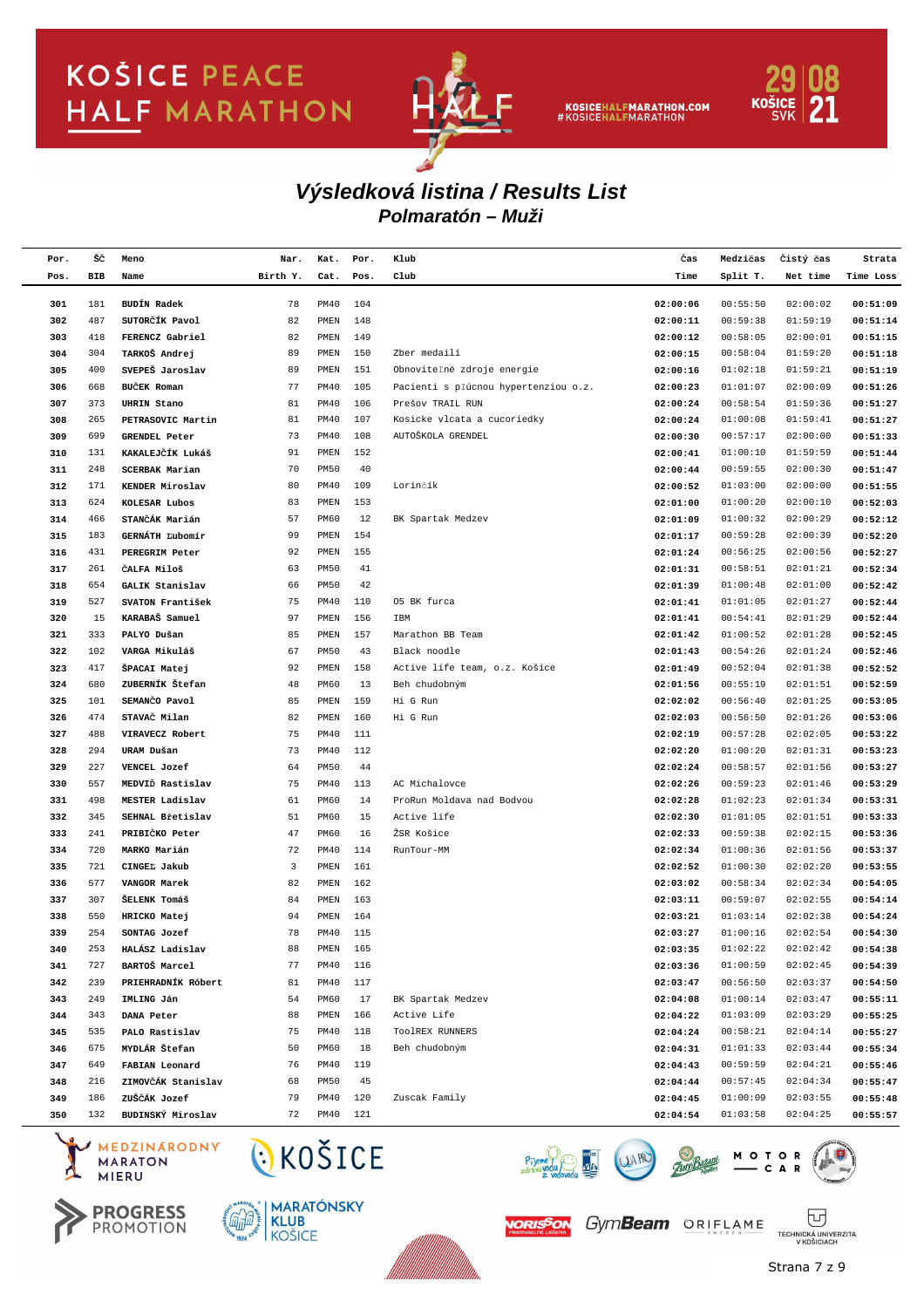

KOSICEHALFMARATHON.COM<br>#KOSICEHALFMARATHON



#### **Polmaratón – Muži Výsledková listina / Results List**

| Por. | šč  | Meno                | Nar.     | Kat.         | Por. | Klub                   | Čas      | Medzičas | Čistý čas | Strata    |
|------|-----|---------------------|----------|--------------|------|------------------------|----------|----------|-----------|-----------|
| Pos. | BIB | Name                | Birth Y. | Cat.         | Pos. | Club                   | Time     | Split T. | Net time  | Time Loss |
|      |     |                     |          |              |      |                        |          |          |           |           |
| 351  | 361 | ZÁHORÁK Anton       | 67       | <b>PM50</b>  | 46   | ANTONINO               | 02:04:59 | 00:58:35 | 02:04:45  | 00:56:02  |
| 352  | 403 | DROPPA Rastislav    | 81       | PM40         | 122  |                        | 02:05:08 | 01:01:44 | 02:04:48  | 00:56:11  |
| 353  | 677 | <b>JELLUS Tomas</b> | 82       | PMEN         | 167  | Otuzile ozradlo        | 02:05:46 | 01:03:23 | 02:05:37  | 00:56:49  |
| 354  | 217 | <b>RIZMAN Maros</b> | 76       | PM40         | 123  |                        | 02:05:51 | 01:00:11 | 02:05:22  | 00:56:54  |
| 355  | 277 | TÉGLÁSSY Rudolf     | 77       | PM40         | 124  |                        | 02:06:05 | 01:05:46 | 02:05:15  | 00:57:08  |
| 356  | 364 | KIČA Daniel         | 76       | PM40         | 125  |                        | 02:06:34 | 01:00:49 | 02:06:21  | 00:57:37  |
| 357  | 219 | HOLOD Jakub         | 94       | PMEN         | 168  |                        | 02:06:48 | 00:59:00 | 02:06:48  | 00:57:51  |
| 358  | 225 | MAJERNÍČEK Martin   | 95       | PMEN         | 169  |                        | 02:06:52 | 00:58:33 | 02:06:22  | 00:57:55  |
| 359  | 220 | ČIKOVSKÝ Konstantin | 72       | PM40         | 126  | Denník N               | 02:06:57 | 00:59:12 | 02:06:10  | 00:58:00  |
| 360  | 372 | ONDRUŠEK Miroslav   | 98       | PMEN         | 170  |                        | 02:07:05 | 00:55:49 | 02:06:18  | 00:58:08  |
| 361  | 352 | KOVÁČ Tomáš         | 91       | PMEN         | 171  |                        | 02:07:07 | 01:00:20 | 02:06:49  | 00:58:10  |
| 362  | 462 | HRIC Henrik         | 69       | <b>PM50</b>  | 47   | Košice                 | 02:07:07 | 00:59:35 | 02:06:49  | 00:58:10  |
| 363  | 256 | GREŠÁK Zdenko       | 74       | PM40         | 127  |                        | 02:07:33 | 00:59:40 | 02:07:12  | 00:58:36  |
| 364  | 710 | FOTTA Rastislav     | 64       | <b>PM50</b>  | 48   |                        | 02:07:34 | 01:02:35 | 02:06:43  | 00:58:37  |
| 365  | 631 | GAJARSKY Pavol      | 85       | PMEN         | 172  |                        | 02:07:43 | 01:01:12 | 02:06:59  | 00:58:46  |
| 366  | 729 | VEŠELÍNYI Ferdinand | 87       | PMEN         | 173  |                        | 02:08:01 | 01:00:52 | 02:07:33  | 00:59:04  |
| 367  | 214 | PEKÁR Radoslav      | 79       | PM40         | 128  | Extra Svieži Bažanti   | 02:08:15 | 01:00:27 | 02:07:29  | 00:59:18  |
| 368  | 275 | PISKO Lukáš         | 87       | PMEN         | 174  |                        | 02:08:24 | 00:59:51 | 02:07:50  | 00:59:27  |
| 369  | 416 | KOMÁREK Juraj       | 76       | PM40         | 129  |                        | 02:08:34 | 01:02:17 | 02:08:11  | 00:59:37  |
| 370  | 339 | NIŽNIK Ján          | 60       | PM60         | 19   |                        | 02:08:53 | 01:03:50 | 02:08:03  | 00:59:56  |
| 371  | 358 | POLÁK Peter         | 48       | PM60         | 20   | Maratónsky klub Košice | 02:08:53 | 01:06:40 | 02:08:17  | 00:59:56  |
| 372  | 272 | VARGA Juraj         | 64       | <b>PM50</b>  | 49   | ZBK                    | 02:09:06 | 01:01:03 | 02:08:39  | 01:00:09  |
| 373  | 560 | <b>JANEGA Maroš</b> | 72       | PM40         | 130  |                        | 02:09:06 | 01:04:41 | 02:08:37  | 01:00:09  |
| 374  | 562 | KONDELA Miloš       | 96       | PMEN         | 175  |                        | 02:09:07 | 01:06:00 | 02:08:39  | 01:00:10  |
| 375  | 540 | TÓTH František      | 74       | PM40         | 131  | Active life            | 02:09:15 | 01:00:33 | 02:08:37  | 01:00:18  |
| 376  | 616 | LIPTAK Jan          | 78       | PM40         | 132  | Essity Running Team    | 02:09:37 | 01:02:21 | 02:08:47  | 01:00:40  |
| 377  | 589 | VAŇO Eduard         | 75       | PM40         | 133  |                        | 02:10:00 | 01:02:44 | 02:09:07  | 01:01:03  |
| 378  | 440 | IMRECZE Ladislav    | 66       | <b>PM50</b>  | 50   |                        | 02:10:54 | 01:01:07 | 02:10:40  | 01:01:57  |
| 379  | 329 | CISARIK Dalibor     | 84       | PMEN         | 176  |                        | 02:11:01 | 01:02:13 | 02:10:37  | 01:02:04  |
| 380  | 344 | SOPKO Ľuboslav      | 78       | PM40         | 134  | Alkoholici             | 02:11:03 | 00:58:31 | 02:10:57  | 01:02:06  |
| 381  | 426 | DEMJANOVIC Zdenko   | 71       | <b>PM50</b>  | 51   | Magna                  | 02:11:10 | 01:01:10 | 02:11:02  | 01:02:13  |
| 382  | 621 | PILLÁR Jozef        | 79       | PM40         | 135  |                        | 02:11:13 | 01:02:29 | 02:11:05  | 01:02:16  |
| 383  | 260 | MIČINSKÝ Peter      | 91       | PMEN         | 177  |                        | 02:11:16 | 00:58:32 | 02:10:45  | 01:02:19  |
| 384  | 293 | TOMKO Ján           | 73       | PM40         | 136  |                        | 02:11:44 | 01:00:46 | 02:11:36  | 01:02:47  |
| 385  | 3   | SZABO Jaroslav      | 87       | PMEN         | 178  | TJ Obal-Servis Košice  | 02:12:01 | 01:01:41 | 02:11:06  | 01:03:04  |
| 386  | 414 | ŠVEC Vladimír       | 77       | PM40         | 137  | Active life            | 02:12:05 | 01:01:43 | 02:11:31  | 01:03:08  |
| 387  | 325 | KARPAT Marek        | 88       | PMEN         | 179  |                        | 02:12:13 | 01:04:09 | 02:11:29  | 01:03:16  |
| 388  | 459 | TELEPOVSKÝ Michal   | 57       | PM60         | 21   | Tel-M klub Košice      | 02:12:25 | 01:00:56 | 02:11:56  | 01:03:28  |
| 389  | 231 | PRÍDAVOK Mojmír     | 85       | PMEN         | 180  |                        | 02:12:40 | 01:02:17 | 02:11:47  | 01:03:43  |
| 390  | 582 | HANZEN Robert       | 86       | PMEN         | 181  |                        | 02:12:40 | 01:02:17 | 02:11:47  | 01:03:43  |
| 391  | 561 | DANO Jozef          | 71       | PM50         | 52   |                        | 02:13:15 | 01:06:00 | 02:12:45  | 01:04:18  |
| 392  | 421 | JEŇO František      | 62       | PM50         | 53   | AC Michalovce          | 02:13:44 | 01:05:15 | 02:12:59  | 01:04:47  |
| 393  | 382 | DOBOŠ Pavol         | 90       | PMEN         | 182  | ProRun Moldava         | 02:13:54 | 01:01:29 | 02:13:47  | 01:04:57  |
| 394  | 257 | OLEJÁR Pavol        | 88       | ${\tt PMEN}$ | 183  |                        | 02:15:31 | 01:04:38 | 02:15:09  | 01:06:34  |
| 395  | 299 | ŠVENK Juraj         | 72       | PM40         | 138  | VW Slovakia            | 02:15:56 | 01:07:37 | 02:15:00  | 01:06:59  |
| 396  | 335 | ČULKO Vladimír      | 63       | PM50         | 54   |                        | 02:15:59 | 01:05:39 | 02:15:14  | 01:07:02  |
| 397  | 647 | DAKOŠ František     | 70       | PM50         | 55   |                        | 02:16:49 | 01:04:12 | 02:16:09  | 01:07:52  |
| 398  | 235 | VRONČ Jozef         | 60       | PM60         | 22   | Energo Control         | 02:16:53 | 01:07:07 | 02:16:42  | 01:07:56  |
| 399  | 640 | BUDINSKÝ Jozef      | 78       | PM40         | 139  |                        | 02:16:54 | 01:10:22 | 02:16:28  | 01:07:57  |
| 400  | 450 | KARPAT Andrej       | 85       | PMEN         | 184  |                        | 02:19:21 | 01:04:08 | 02:18:37  | 01:10:24  |
|      |     |                     |          |              |      |                        |          |          |           |           |

MEDZINARODNY **MARATON MIERU** 





CKOŠICE



ORISSON GymBeam ORIFLAME